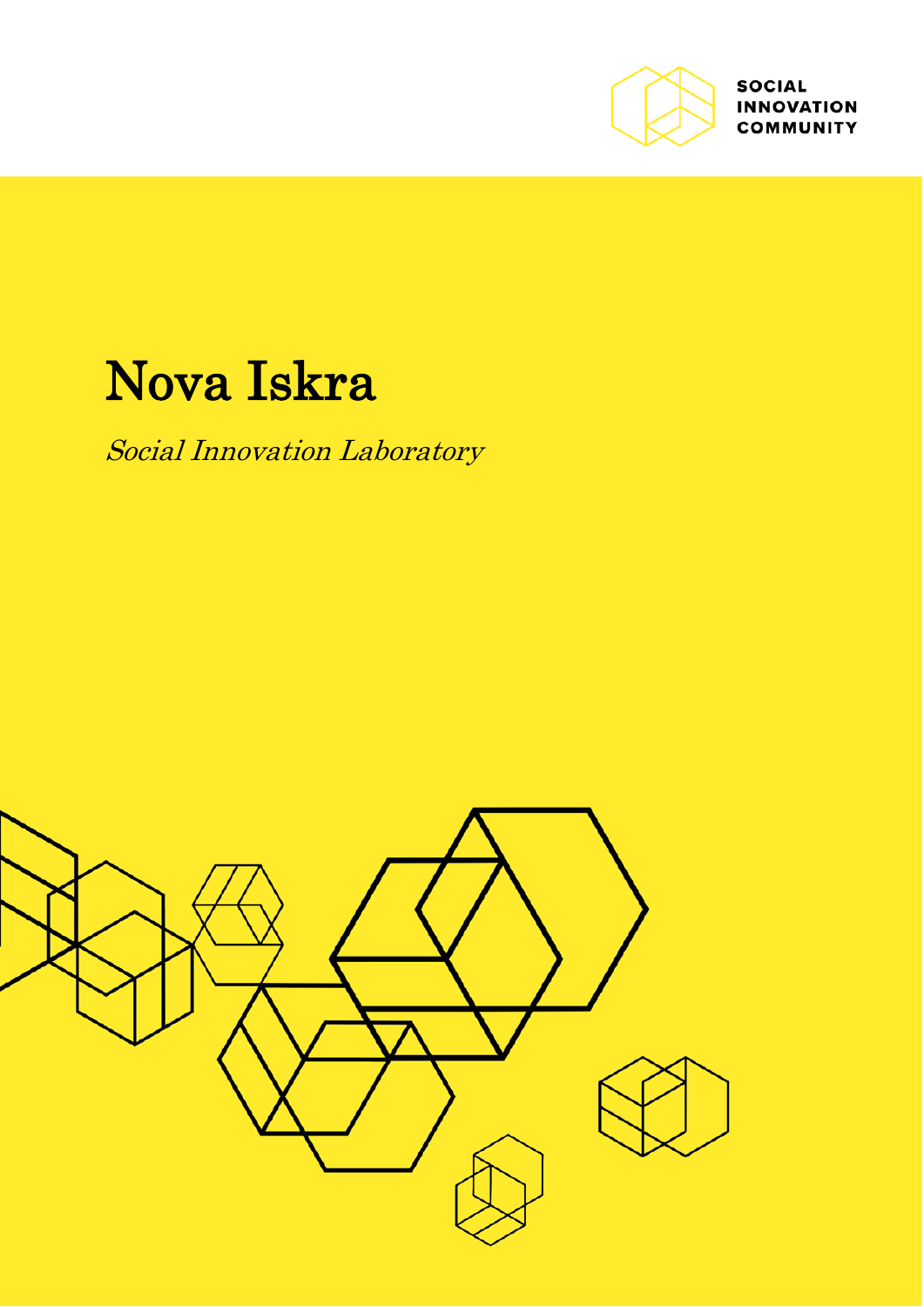

## **Nova Iskra**

### A meeting point of leading creative professionals and companies open to innovative approaches to business and product development

#### **1. ABSTRACT**

Nova Iskra is an educational and research platform for design, architecture, new technologies, social theory and practice. At the same time it is one of the first co-working spaces for the professionals related to creative industries in Serbia. Relaying on design-thinking methodology as the basis for conceiving, developing and testing contemporary ideas and concepts, Nova Iskra examines and supports the development of innovative, alternative and sustainable models of education, organization and production through collaborative work, experimentation and critical reflection.

Nova Iskra is conducting its operation on three levels:

- 01 Through running and renting an inspiring and dynamic space for work and creative collaboration - COWORKING
- 02 Through initiating projects and organizing various lectures, seminars, workshops and presentations for young professionals on various topics (sustainable production, alternative organization, green economy, new technology, design, architecture and entrepreneurship ) - EDUCATION PLATFORM
- 03 Through creating business connections between professionals from the field of creative industries and private and public sectors - CREATIVE STUDIO.

Their multifaceted platform embraces the design process as a starting point for developing problemsolving ideas, projects and services by joining them with tailor-made, transdisciplinary teams comprised of leading experts, professionals and creatives. They use progressive ideas and experiences from the creative domain as tools to empower, update and develop small and medium-sized businesses, as well as to provide creative and business support to entrepreneurs, on a local or global level. One of the NOVA ISKRA objectives is supporting and enhancing the status of vulnerable and marginalized groups (youth, women, rural households) by placing the emphasis on developing knowledge and skills, creating employment, enabling inclusive participation in the labour market and general wellbeing of all people.

By managing design and employing innovation, they discover new values in the fields of creative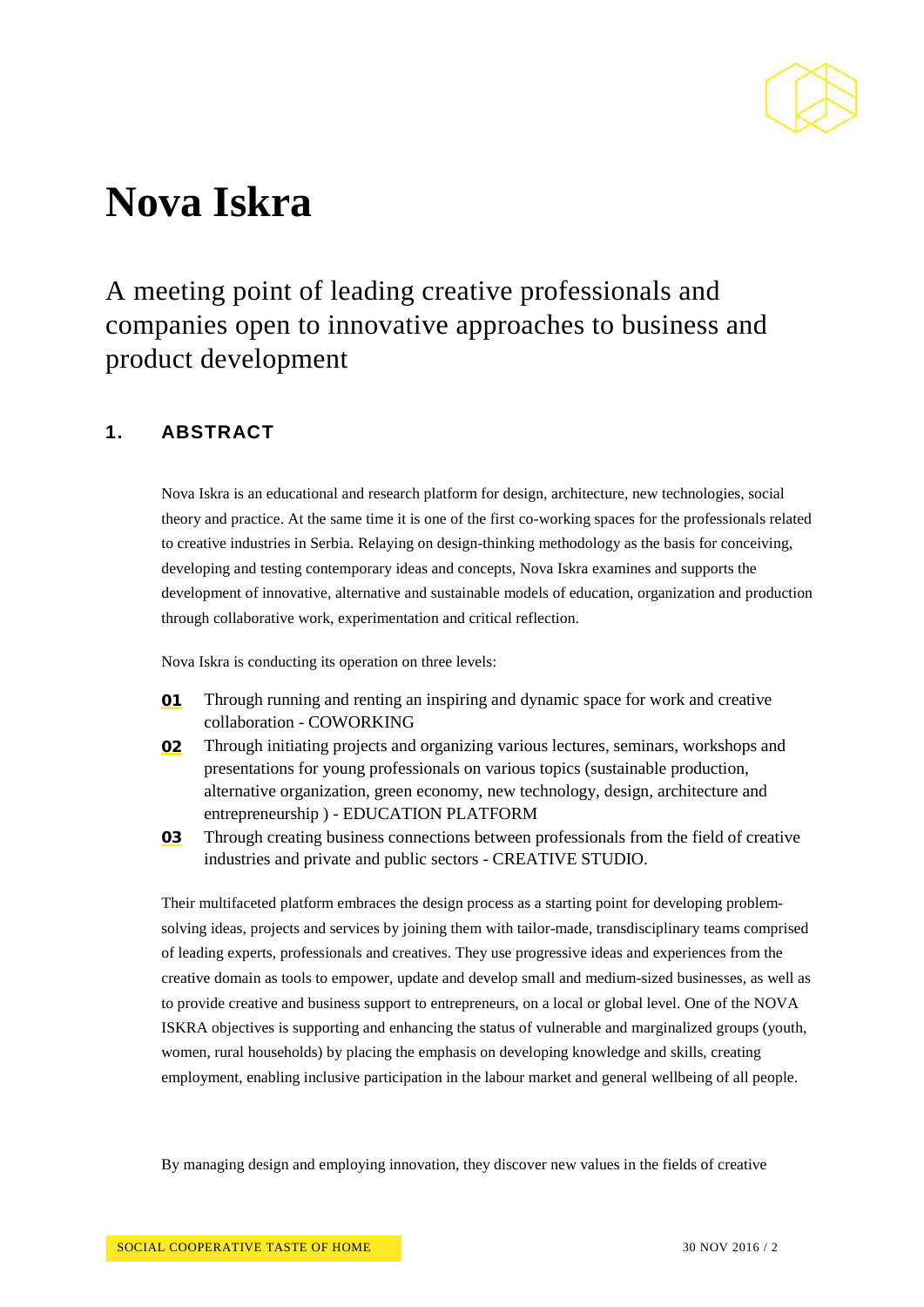

business, education, social improvement and empowerment of local communities.

The initiative NOVA ISKRA addressed job search and matching, self-employment, social entrepreneurship, training and education, workplace innovation and organizational innovation.



#### **2. DESCRIPTION OF THE CASE**

#### **THE CONTEXT**

Nova Iskra, a hybrid, transdisciplinary platform and a fully independent venture that connects the creative community, links it to the potential businesses and supports the realization of their ideas on the market, is a unique place with both organizational and service innovations.

The initiative has been shaped by the detected needs of new and emerging young professionals, particularly in creative industries, and some other factors: new and emerging occupations and changing market demands, a lack of networking and opportunities for affirmation as well as the lack of accessible programs for skill development and knowledge improvement for both young professionals/ entrepreneurs and small and medium-sized businesses (locally and globally). NOVA ISKRA addresses lack of economic opportunities and sustainable jobs, and brain drain as well as gaps between education outcomes and labor market requirements.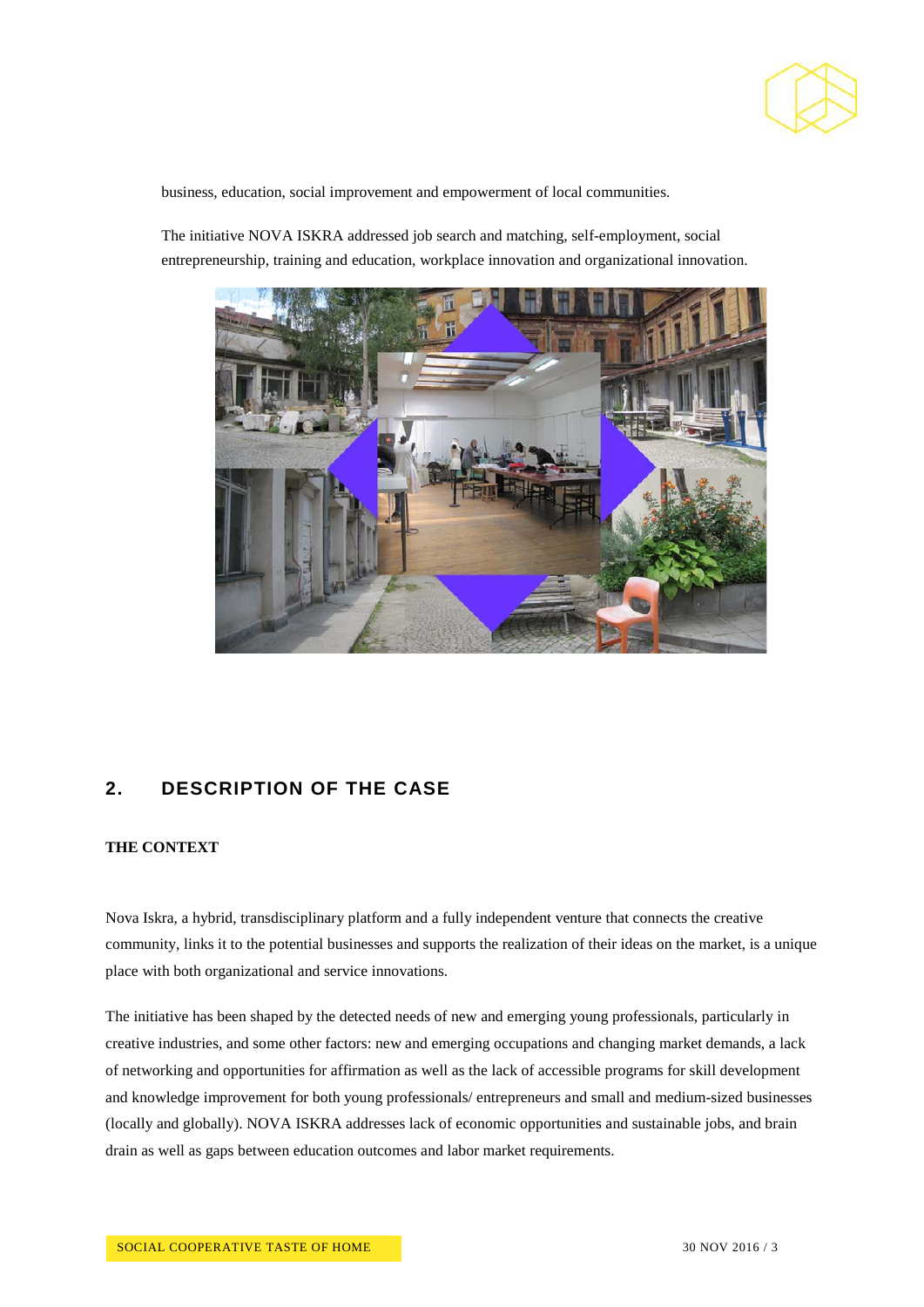

Direct communication of the initiative's founding members with (mainly) young professionals (e.g., designers, architects, developers, and other creatives) and cooperation with them led to the realization that there was no meeting point (space) for an easy and regular exchange of professional experience, ideas or knowledge.

Despite sporadic individual successes, even those who have received some public recognition (usually international) were not sure on how to further proceed. They had neither business plans nor knowledge of the market. The situation was much worse for those at the very beginnings of their career and business. They could see that some individuals were recognized, but the path to success remained opaque and vague to them. Besides, the opportunities for sharing stories (often painstaking) were very rare. Instead of inspiring the community, a success (perceived as something that "just happens") was treated as something rare and suspect, even negative.

Although some so-called "guild-oriented" information that concerned the profession was available through universities and specialization studies, information about skill development or agency information was unavailable. The existing professional associations were mainly engaged in the promotion of design as a profession through exhibitions, but not engaged to educate and reveal success behind commercial part of it. There was not a place where one could get help in the process of realization of ideas or to better position oneself in the market.

For the initiative's core team, made up of professionals from the domain of culture and with a background in management, detecting the problem was "awakening" (Nana Radenkovic, 2016). There was no critical mass to address the problem, but at that moment a two-member team decided to start working on launching the initiative.

Obviously, there was a lot of potential, but a structured way to support the development of the creative community did not exist.

On the other hand, the youth unemployment rate in all sectors in Serbia, including the creative sector, was very high, and opportunity for employment rare. According to the reports by the Statistical Office of the Republic of Serbia, the youth unemployment rate in Serbia averaged 45.09 percent from 2008 until 2016, reaching an all time high of 54.20 percent in the second quarter of 2014 and a record low of 32.70 percent in the first quarter of 2008. (Although the new data show that there was some progress made, the youth unemployment rate is still high: in the first quarter of 2016, it was 44.20 percent and decreased to 36.10 percent in the second quarter of 2016.) [\(http://www.tradingeconomics.com/serbia/youth-unemployment-rate\)](http://www.tradingeconomics.com/serbia/youth-unemployment-rate).

In addition, while there is a growing consensus on the importance of social entrepreneurship for inclusive growth, the notion of "social economy" is still not widely understood in Serbia. As the result of a series of awareness raising campaigns, trainings and projects of support to social enterprises, many by Nova Iskra and their partners, the concept of social entrepreneurship is becoming more popular and increasingly used by public officials, government officials involved in the social entrepreneurship policy making, CSOs and funders. However, there is still lack of a strategy or other policy document that would organize the strategic action for the promotion of social entrepreneurship, and the existing legislation is limiting the development of social entrepreneurship. Despite the weaknesses of a conceptual, legal, institutional and policy framework, social entrepreneurship has been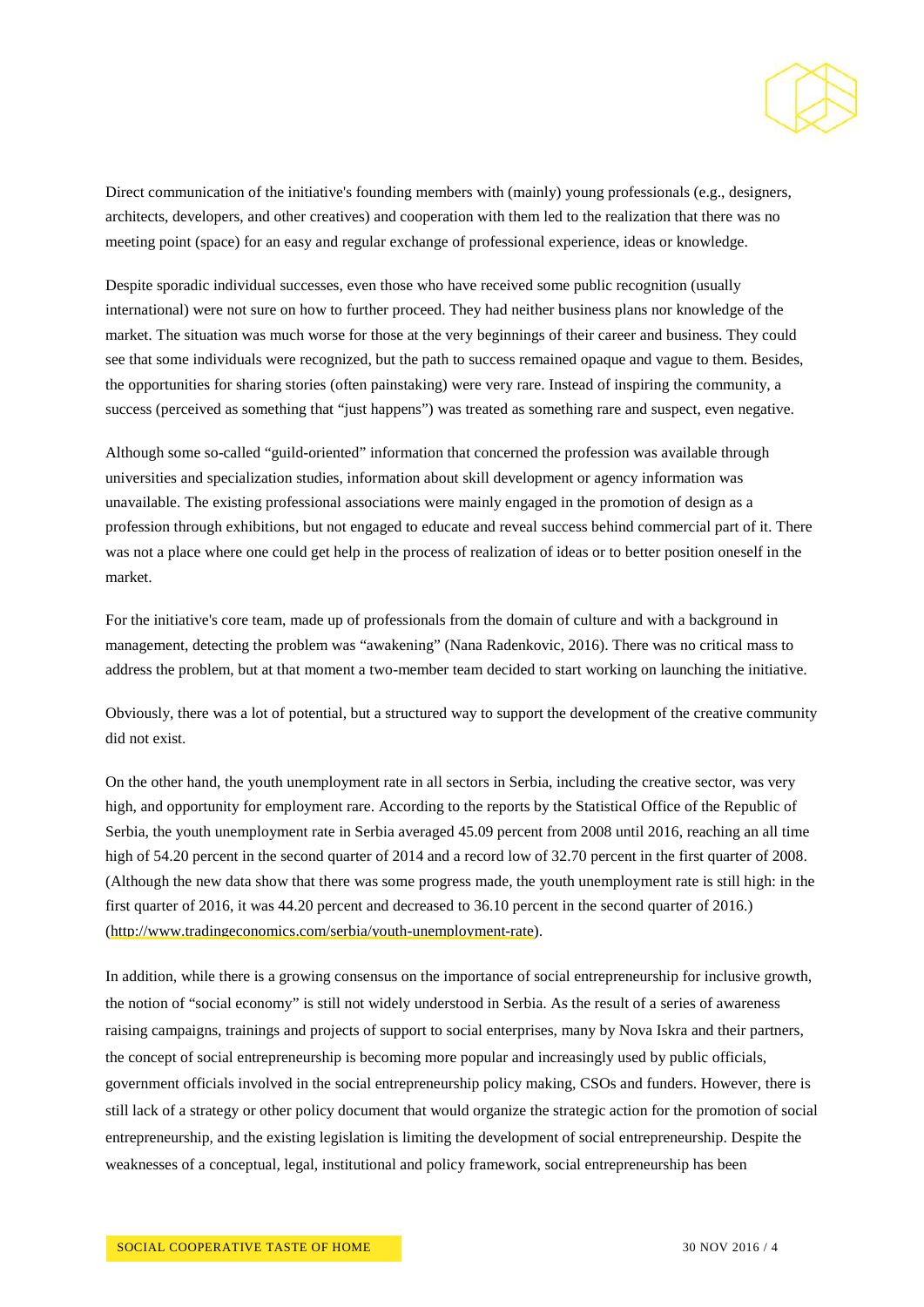

developing for years in diverse legal forms. The Strategic Study on Social Economy Development in the Context of the South East Europe 2020 Strategy (2015 Review) identified the lack of start-up support and disadvantaged access to public tenders as the main impediments that limit and slow down progress in the development of the SE.

Serbia is preparing for a membership in the EU, which also obliged the policy makers to adopt the policies to EU standards. Also, because Serbia has been using several funding programs, some ministries and agencies are promoting youth policy and social innovations.

#### **THE CASE**

Tailor-made, transdisciplinary teams comprised of leading experts, professionals and creatives applied the design process as a starting point in developing problem-solving ideas, projects and services. Their progressive ideas and experiences have provided creative and business support and empowerment to both entrepreneurs and small/ medium-sized businesses. By applying design thinking process and combining co-working, business incubation, social entrepreneurship, knowledge and skills development, networking, job matching and multisector linkages, NOVA ISKRA enables inclusive labor market, where emerging creative professionals and vulnerable groups (youth, women, rural households) have opportunities for employment and self-employment and be, along with forward-thinking businesses, agents of change and sustainable economic growth.

The initiative's multifunctional space was officially opened on Dec 6, 2012. Since, it has become the focal point for the local and regional professional communities related to all fields of design and enterprise, while it is at the same time the first functional co-working space opened in Serbia. In the first six months more than 3,000 freelancers and coworkers visited Nova iskra workspace "to co-work, to extend their knowledge, to do business or just to dream together."

The reconstructionandfurnishingofthephysicalspace in whichthe initiative hasbeenbroughttolife was a challengingtask. In late 2011, theprojectfoundtwomainsponsorsthatpromisedtocover 10% oftheprojected total budget at the time, but

theteamofnowfourmembersdecidedtotaketheriskandstartwiththefirststageoftheprojectimplementation. The credibilityofthosetwofirstsponsorshelpedattractfurthersupport. In theearlystage, theproject was supportedbytheMunicipalityofSavskivenacandthecompanies (Telekom Serbia, Erste Bank, IKEA, Simpo-Šik, JTI and Guardian Inglass) joiningwithmainly in-kind donations, becoming in thatway "theexamplesofgoodpractice." The maintechnicalpartnerof NOVA ISKRA was Samsung, whilefurthertechnicalpartnersincludedcompanies such as SBB, Dremel, Canon, Division, Art Media Group, Geze, Global Press, AWS, Doncafe, Pavle glasscompany, EcolabandBeohouse. Each subsequent stageofthe initiative was conductedwithco-financing. The co-investors weremostlycompaniesthathavealreadybeen Nova iskrausers. Forsomesegments, the initiative hasbeenapplyingtopublictenders. Forexample, theirproject "Urban Garden" gainedthesupportoftheSerbianOilIndustrythroughthecompany's open call. Forsomeofthe last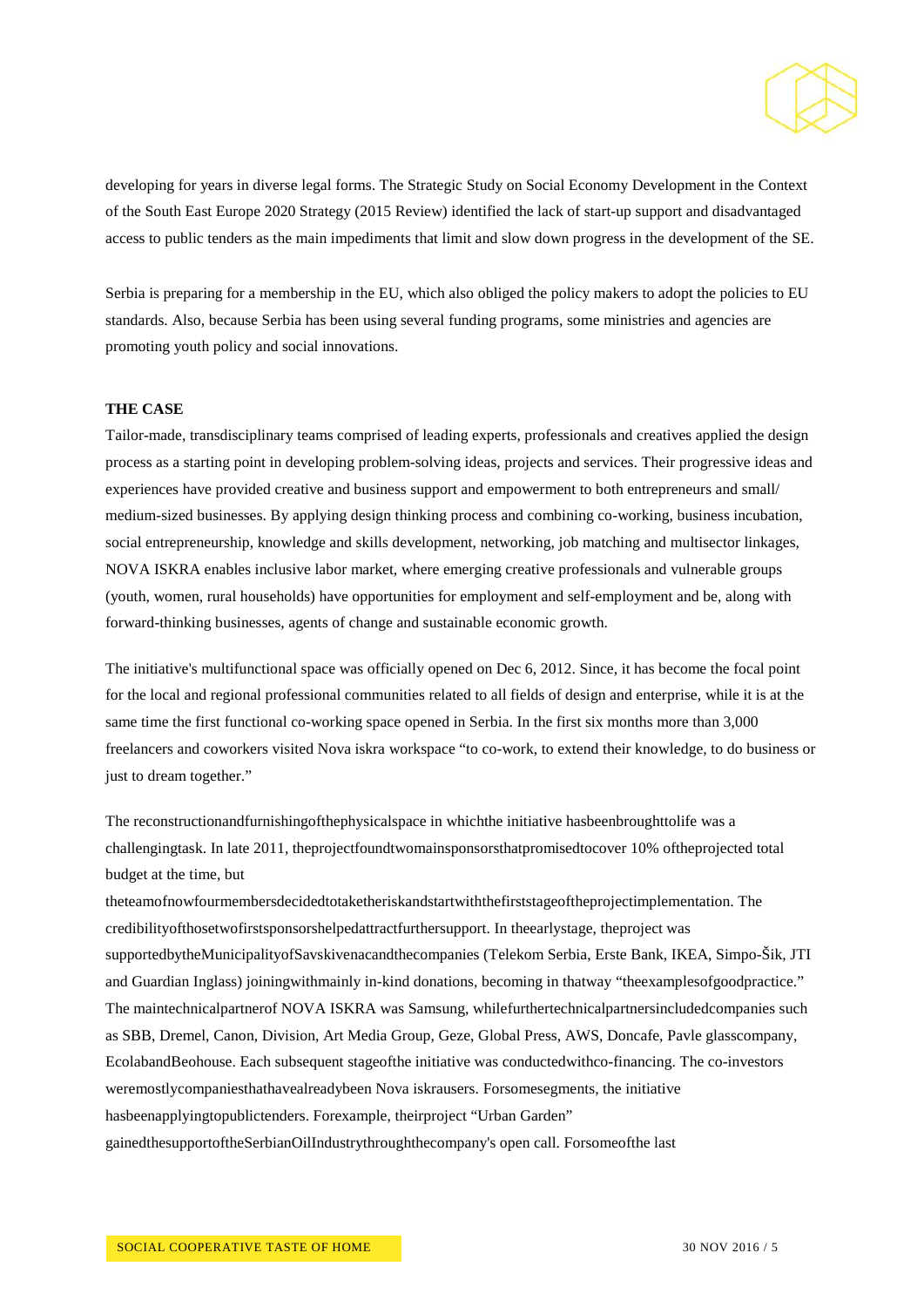

segmentsoftheinitiative'sexpansion, such asthedevelopmentofinfrastructure, the Development Agency ofSerbiaprovidedfinancialsupport, which was an importantmilestone in communicationwithstateinstitutions.

#### **DESCRIPTION OF THE LEARNING PROCESS**

NOVA ISKRA, a hybrid type of organization consisting of three legal entities (NGO, design agency, LTD company), binds together the fields of creative industries, commerce and civil society and uses design thinking and user-centered creation as main methods in creating solutions. Organizational innovation and workplace innovation play a key role for the actors and the users of NOVA ISKRA as well as in the practice field.

The idea was initiated by two young professionals with vast experience in cultural management, product design, creative industries and project management. Their previous knowledge about the sector gave them understanding of the unmet needs of the young professionals and creatives regarding supporting environment for their professional development. However, awareness about the needs was not sufficient. In order to find an appropriate way to fulfill these needs they conducted a research among key stakeholders (young professionals, freelancers, designers, NGOs, companies etc.). Basically, it was a number of meetings with key actors and detecting their needs and expectations in connection with shared working place, educations, networking opportunities etc. The second phase was learning and exploration of the similar incubators and hubs abroad that are examples of good practice. In this respect, knowledge gained through this process can be regarded as proactive learning because it occurred before the innovation process.However, despite the good preparation the main learning process occurred during the running of the initiativeThis was firstly the case with financing the realization of the project. While the project was initiated in 2010 its realization was postponed due to the lack of the funding interest. The value of that experience was in fact that it helped the team to realize that different approach to funding is necessary. They strengthened the team with new professionals and started a strong fundraising campaign and negotiations with the potential investors. Their efforts resulted in the support from the municipality, large companies such as Ikea, Samsung, Generali etc. but also local community as well as local producers and designers that provided in kind donations. When Nova Iskra finally started to work on it, their premises was used by 36 professionals as coworking space, but also it became a focal point for many other designers, free-lancers, activists, etc. That was the moment when the ongoing learning process started and it was focused on the constant interaction with the key actors and broadening the range of the services in accordance the acquired information regarding their needs they were constantly applying the "learning by doing" method, actively exploring and research the market and client needs.

Firstly, it was detected a need for the organizational innovation that requires a culture of innovation supporting new ways of doing business. The team realized that it encourages individuals to think independently and creatively in applying their knowledge to organizational challenges. At the core of organizational innovation is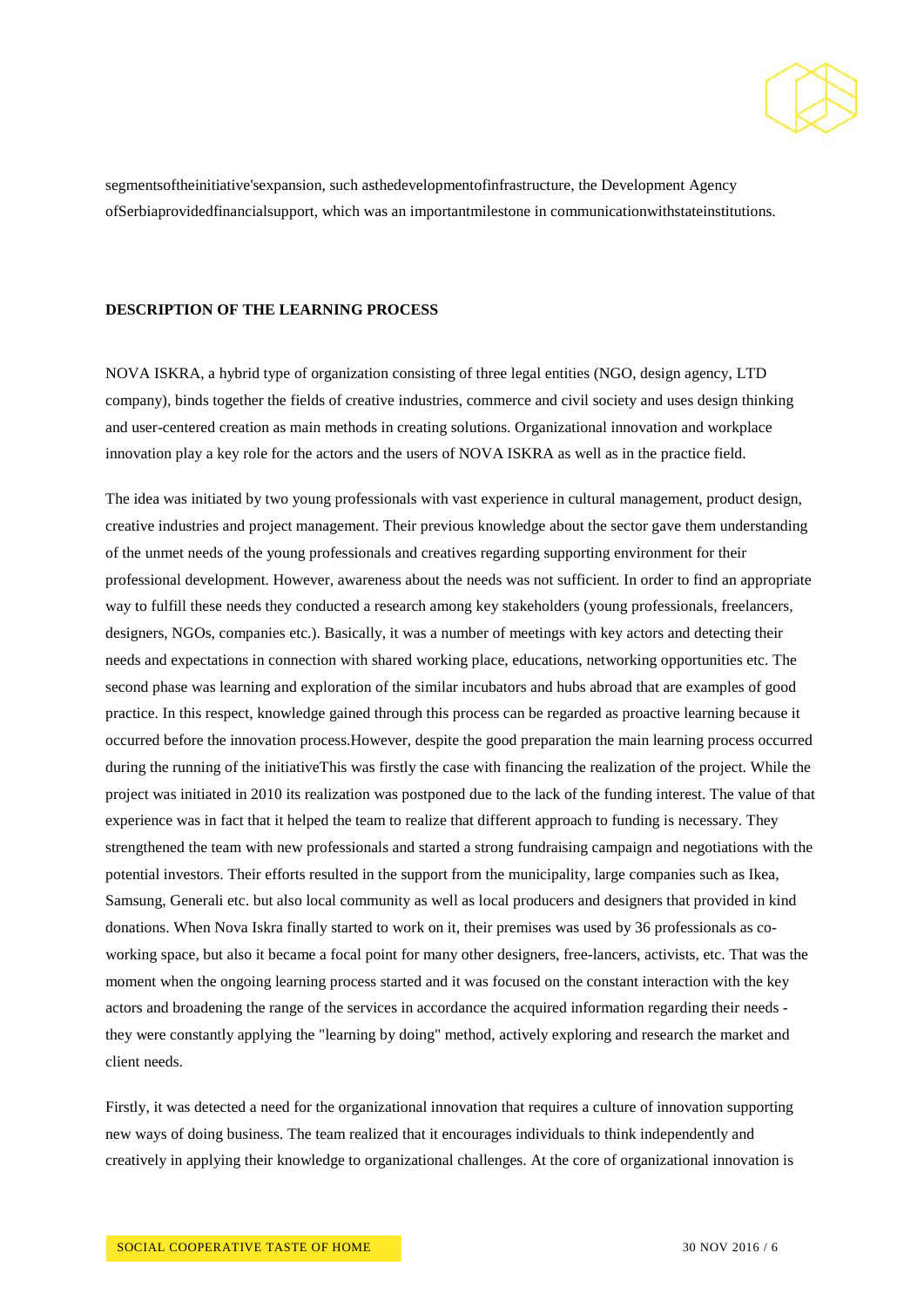

detected a need to improve or change a product, process or service. These findings were in line with the view of the European Commission, according to which a workplace innovation is a motor for innovation and competitiveness, and as a way to transform workplaces to make better use of human talents and skills (Eurofound, 2015). The initiative's workplace innovation means a change in business structure, management, relationships with users and other stakeholders, and in the work environment itself. Co-working space is a vibrant working space that provides flexibility and choices for where, when and how to work, but it is also a workplace design tactic to recruit and retain the best talents. Different entities and a broad platform with various programs and activities can be also perceived as a one-stop center for creative industries.The team of Nova Iskra insights in the needs of their existing and potential clients were evolving through time: from a working office or a table, Internet connection, laptops and equipment to complex educational program (lectures, seminars, workshops, training and development, communication and networking, business meetings and cooperation, mentors, assistance in problem solving, inspiration and feedback, employees and employers/ customers and producers, co-creation and coproduction. This ongoing research about key actors' requirements and needs have resulted in whole range of new services that immediately met the needs of old and attracted new clients. The final result was increased productivity and better solutions to challenges for usersbut also contribution to smart and inclusive growth for local community (which is also an aim of the Europe 2020 Strategy).

They learned that training and education has to be one of the most relevant programs because they help creatives to stay informed, gain or improve skills, learn, and network. Realizing that life-long learning is the core precondition not only for team members, but also for the development of innovative ideas of the professionals and clients of Nova Iskra, the education programhas been realized in cooperation with NGO's, corporations, SMEs, a wide and diverse network of local, regional and global experts from different fields and, since recently, with one state agency. For many young professionals from the creative field in Serbia, where the youth unemployment is very high (almost 50%, at the moment), NovaIskrabecame the place where they can both improve themselves and create better opportunities to find a job or to create one (the same applies to SMEs). More importantly, they have been matched accurately (their particular skills mix and qualifications well-suited to jobs).

A foremost driver of the learning process was the fulfillment of needs of the creative industries professionals that emerged as consequences of both economic crises and the general lack of support. NovaIskra, however, is an expanding and successful initiative. Several factors, which sometimes overlapped in various stages, determined the success: team culture, financial stability, community involvement, a number of new programs with different aspects of social innovation, recognition by the state (financial support) and, very important, a network of partnerships (across all sectors).

It can be said that development and progression of NovaIskrais marked by constant rethinking of the existing solutions and working on the new ones, more efficient, effective and sustainable. Their programs create new products/ brands like FOLKK and SIDE EFFECTS (launched recently), which provide job opportunities for social enterprises around the region. In order to be able to provide such programs and solutions, permanent interaction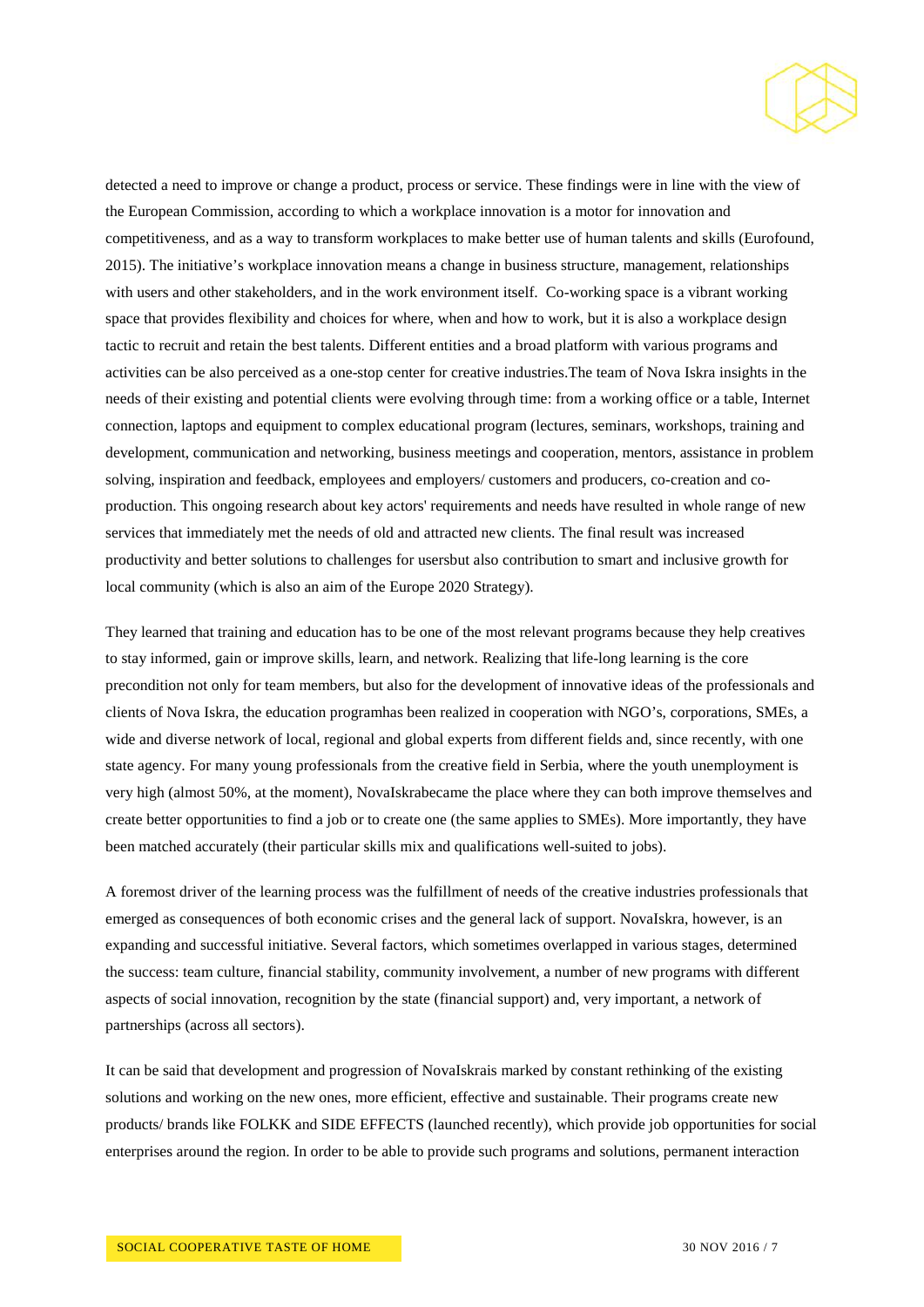with the local community in necessary. Nova Iskra team uses methodological approach in investigating, experimenting and implementing concepts, theories and practices that are formed around the idea of a common (good) in the local / regional context.

This approach resulted in establishing educational formats such as Studies of Commons that are focused on three themes:

- **01** The common areas of work and life.
- 02 Participatory organization and management of shared resources
- 03 The co-production.

These Studies are designed to encourage critical thinking and performance, offer theoretical and practical knowledge concerning model or approach to participatory development and management of shared space and other resources, as well as examine the possibilities for collective production. Program methodology is based on the process of design thinking and consists of three modules: Understanding (Research) Ideation and Prototyping. It is not only that initiation of such program is an ongoing learning process, but also its realization contributes to acquiring new knowledge for team members as well as new networking opportunities.

While it is too early to talk about social change(s) that are a result of this particular initiative, the main ideas and the initiative's processes have been well adapted by the users and all those participating in any way in the initiative. In order to adopt to ever changing world and demands, dedication to lifelong learning is a requirement for both the initiative and its users and partners. One of the main insights acquired through experience was that complex challenges, such as youth unemployment cannot be solved by a single social innovation. Instead, systemic innovation is required. Systems are slow to shift because of the tendency to maintain the status quo and because necessary changes in mentalities, structures and processes are hard to achieve. Systemic change often requires involvement across all four sectors (business, government, civil society organizations and households), which is very time consuming and difficult process. On the other hand, there is a significant role for networks and new forms of collaboration in driving systemic change. Through constant learning-by-doing, the team realized that it was easier and more dynamic when they partnered with either the civil or private sector. It was easier and faster as they have similar understanding of the process, tools and methodology that canbe used in the problem solving action. In the social sphere, however, systemic innovation is rarely achieved through a single organization or sector and without a complex interaction of public policy and reforms to legislation, changes to business cultures and practices as well as shifts in consumer attitudes and behavior.

Moreover, the team members realized that the initiative's absorptive capacity can be developed only through individual, organizational and community capacity building. Without gathering knowledge and employing experts from around the world to be a part of their network and share information, knowledge and their resources, they wouldn't be able to continue their development or to foresee the future trends. Both the initiative's team and their users need to constantly improve those skills. For the initiative, a huge inspiration comes from the field of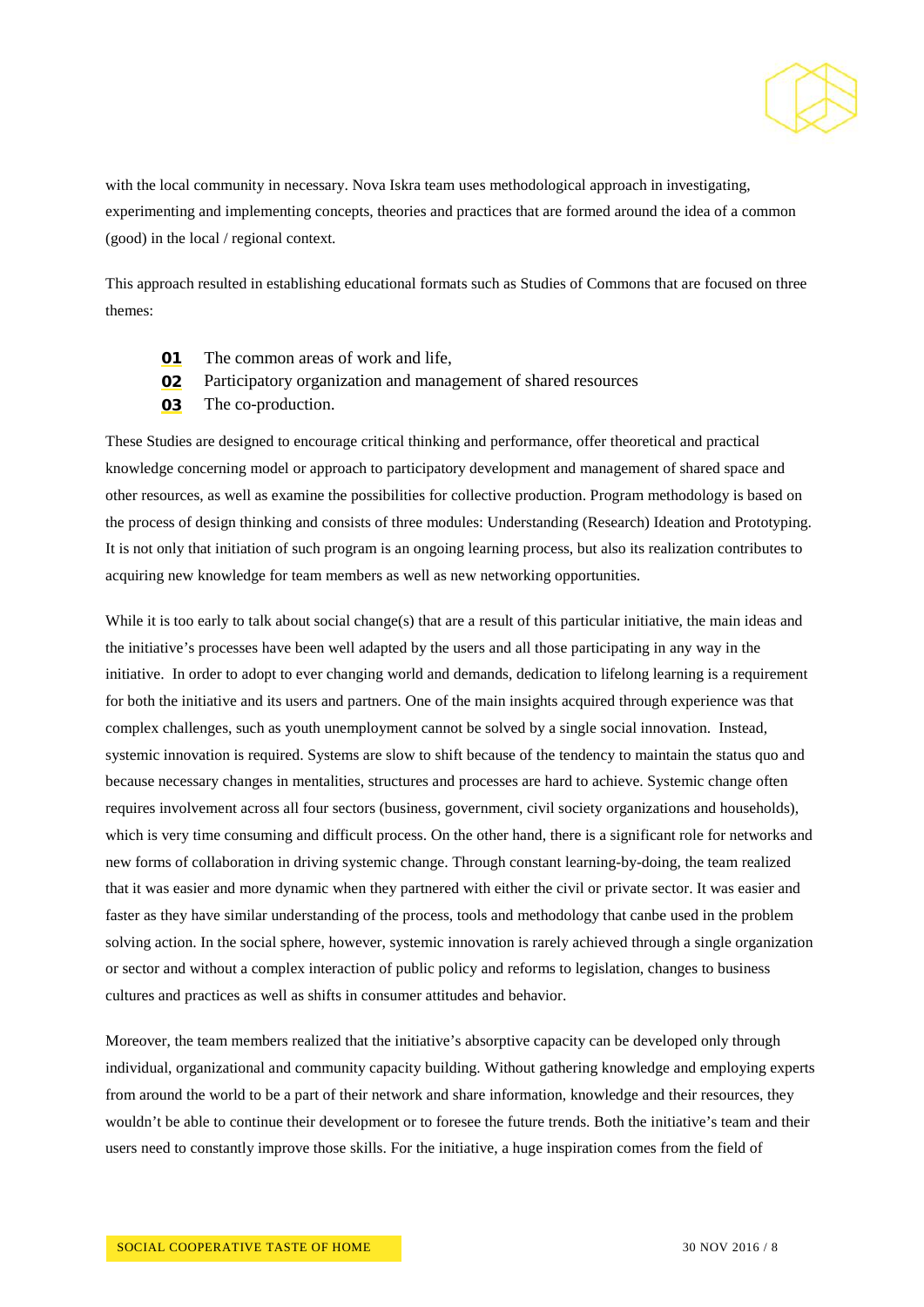

commons. When they think about new projects or resources and development they see people and knowledge as one of the main resources for their business.

One of the particular fields important for targeting young entrepreneursis technology. This area also demanded ongoing learning and monitoring of the trends for team members. One of the obvious reasons for the emphasis on technology is the phenomena of nomad workers, global citizens who are using technology to do their work from different geographical locations. Aside enabling new forms of work and networking, digital connectivity and online and mobile technology platforms allow the initiative to have ongoing dialogue with the different audiences in convenient ways. This provides better market insights and, based on a level of cooperation, a co-creation of valued solutions. Social media particularly have a very important role in that dialogue. Co-creative approaches to shaping products and services help include other stakeholders (e.g., partners) whose insights are extremely valuable in informing the innovation.

Technology movesquicklyanditis a challengingtasktousewhatisavailable in themosteffectiveway. Forthe initiative, digital commons (generallyfreelyavailable) areextremelyimportanttokeepabreastofthelatesttrendsandtools. Technology increasesefficiencyandeffectiveness, facilitatesnewtypesofbottomupanddecentralisedformsofcollaboration, andhelpsconfigurenewtypesofsocialandbusinessmodels, whichotherwisewouldn'tbepossible. This leadstothetransformationofexistingprocesses, rolesandrelationships, particularlybecausetheirformsandimpactsare not easilypredictable.Nova Iskra's educational formats are responding to specific needs of the community in order to gain contemporary knowledge and fresh skills when it comes to digital communication strategies development, or UIX design, creative coding or similar professions that are using every opportunity to upgrade and evolve. At the same time the management process depends on usage of various digital communication and organizational tools (google, Slack, Trevo, Asana…etc).

#### **DISCUSSION**

NovaIskra is an alternative model of economic organization, potentially an important source of employment and growth. Success is perceived by the number of people empowered through their capacity building program, the number of new initiatives (solutions) and the sustainability of the initiative and created solutions.

The initiative's impact is presently visible on the micro-level (the impact on user), mezzo-level (the impact on the community and organization) and, to much lesser extent, macro-level (the impact focusing on society).

NovaIskra emerged as a pragmatic response to needs experienced by individuals and groups in their daily life, bypassing bureaucratic procedures. The initiative's undertaken actions at community/local level improved their users' quality of living by meeting the needs that were not met by the public or traditional private sector alone. Within the last 3 years, NovaIskra has conducted more than 120 educational programs (lectures, presentations,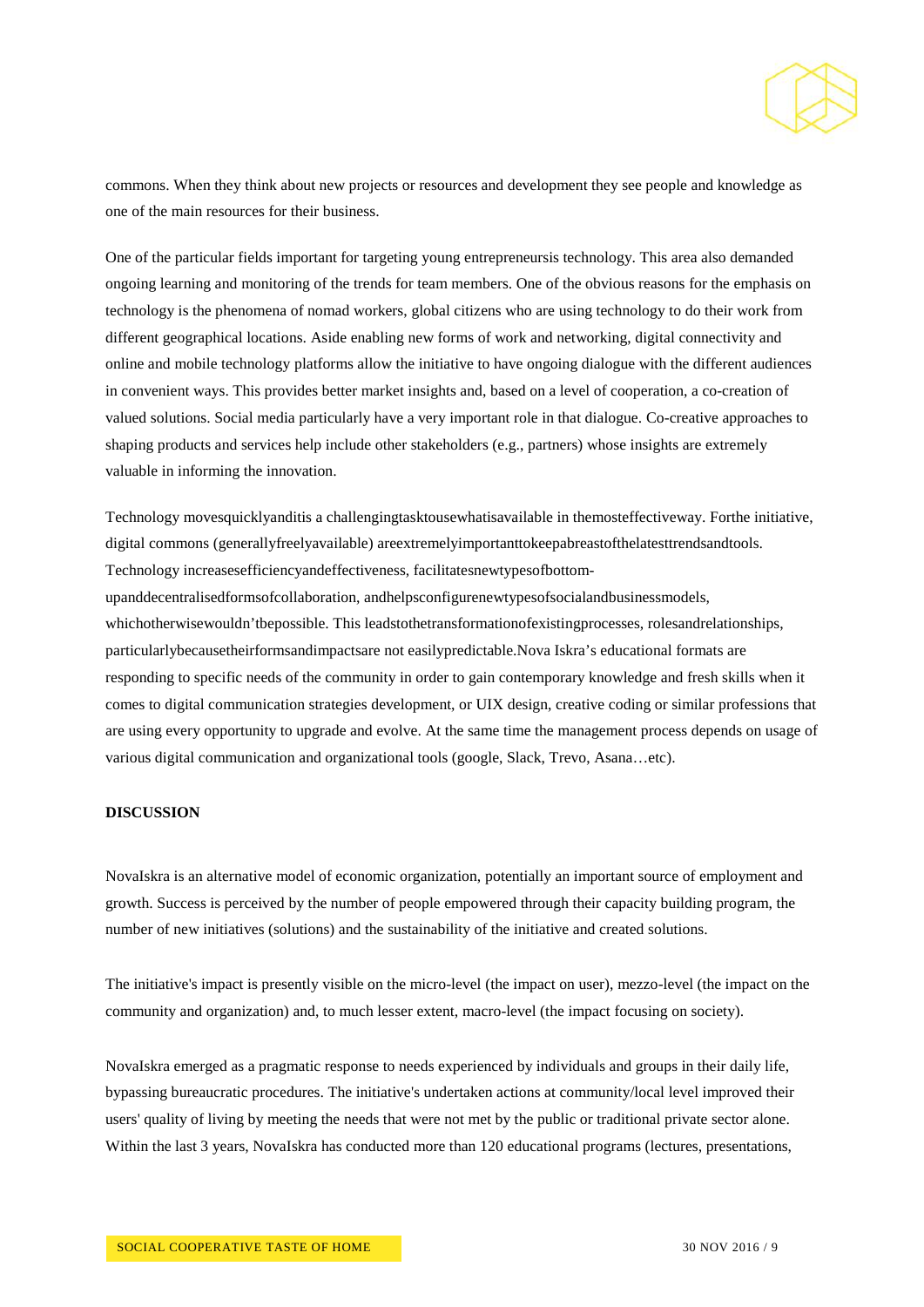

workshops, study visits, mentorship and consultancy programs) with more than 9,000 beneficiaries and topics varying from entrepreneurship and design management to R&D, innovation and sustainable development.

However, none of this would be possible without constant capacity building of the core team of Nova Iskra. Although one part of the learning process included proactive learning that occurred during the preparation process, the majority of the new insights were acquired during the innovation process i.e. through reactive learning. As it is presented on the example of the various services offered by Nova Iskra, the majority of acquired knowledge was result of the strong interaction with the clients and other stakeholders. Their collaboration and cooperation resulted in the new services that were offered and this methodology became the basic learning tool for the team. Moreover, it is important to emphasize that the cross-sector knowledge transfer mechanisms emerged as the result of the cooperation with the actors from civil, private and public sector. Constant interaction with the local community led to the development of the new solutions for their unmet needs. The initiative emerged from sharing and networking between a wide range of actors. It has been building partnerships among many stakeholders that work on various issues or projects at local, regional and global level.Interdisciplinary teamwork has been established in a mixed and extended work collective with the new type of professionalism that has combined fragmented knowledge through dialogue and involvement of users. In this respect, networking is not only a service offered by Nova iskra, but it is the process used by the team for own development as well.

Although the team members had previous formal knowledge as well as working experience, the complexity of the project and constant changes in the environment caused stronger orientation on the tacit knowledge transfer as the ongoing "learning-by-doing" process. This was not only the case with the development of the new services, but also human, financial and organizational management.

The initiative proved that despite the unfavorable economic situation and complexity of stakeholders, it is possible (with the new thinking and practices) to create opportunities and to reach sustainable solutions. Using Design Thinking as a methodology proves that the initiators of NovaIskra understand that the best solutions are not possible without the good insights into human behavior. Human-centered innovation begins with an understanding of users' unarticulated or unmet needs. Design thinking is "learning by doing." It includes different steps (observing, interviewing, empathy mapping, storyboards, associational thinking, prototyping, and decisionmaking analysis) and results in sustainable solutions. The programs of NovaIskra build and strengthen human and social capital.

The management team of Nova Iskratoday consists of eight members of managers and professionals with broad experience in cultural management, marketing and PR, production, education and trainings, consultancy, program and project coordination etc. They all brought explicit knowledge into organization gained through their formal education and trainings as well as tacit knowledge gained through previous working experiences and certain degree of the knowledge transfer occurred between the team members. However, the capacity building within the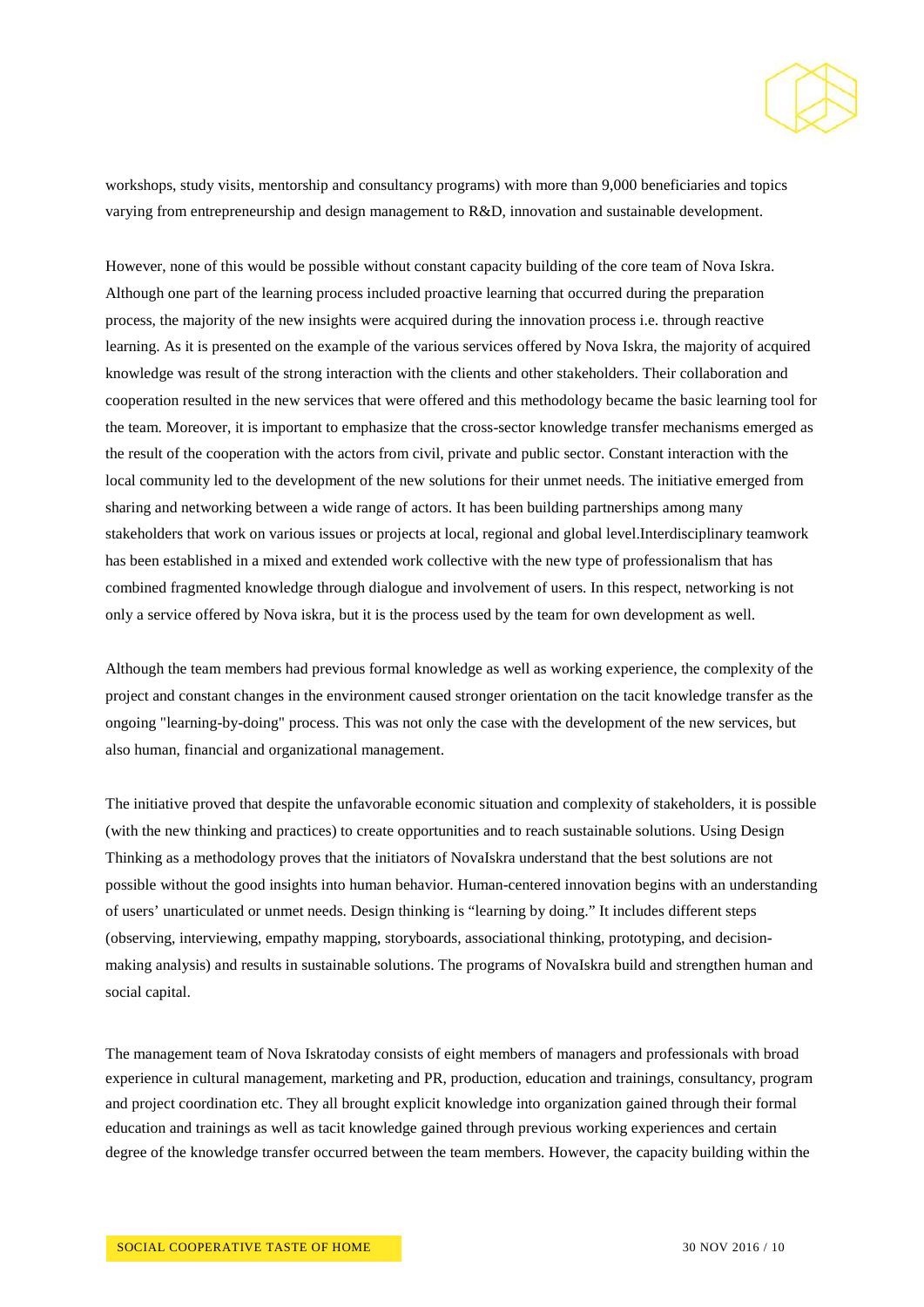

organization was mainly result of the tacit knowledge i.e. learning-by-doing and in this respect "new knowledge is generated through the dynamic interaction and combination of these two types"<sup>[1](#page-10-0)</sup>. Thus, although the research findings suggest that "intangible barriers to social innovation are associated to the capacities of the human capital" or more concretely "capacity and skill shortages, lack of managerial skills" and "under-skilled work forces"[2](#page-10-1) this is only partially true for Nova Iskra. The fluctuations within the team members happened mostly due to the overload and burn-out syndrome, while on the other hand lack of experience was also a reason of leaving of few team members.

However, majority of the knowledge transfer was gained through interaction, collaboration, co-design and cocreation with the young professionals, creatives, users and stakeholders. While Bagheri and Pihie(2011) suggest that "entrepreneurial learning has four dimensions: experience, reflection, social interaction and observation"<sup>[3](#page-10-2)</sup>, it can be inferred that the crucial role in capacity building of Nova Iskra was social interaction and sharing of knowledge, information and ideas.

<span id="page-10-0"></span><sup>1</sup> Lam, A.: Alternative societalmodelsoflearningandinnovationintheknowledgeeconomy, ISSJ 171/2002, UNESCO 2002,,PublishedbyBlackwellPublishers, Oxford, 2002., p.69 <sup>2</sup>

<span id="page-10-1"></span>Terstriep, J; Kleverbeck, M, Deserti, A. & Rizzo, F. (2015). *Comparative Report on Social Innovation Across Europe*, Deliverable D3.2 - SIMPACT PROJECT (Boosting the Impact of SI in Europe through Economic Underpinnings). Brussels: European Commission, DG Research and Innovation, p.100<br><sup>3</sup> Bosheri, A. and Pijie, Z.A. L. (2011): Entrepreneuriall eadership: Towarde e Medel fer Learningend

<span id="page-10-2"></span><sup>3</sup>Bagheri, A. andPijie, Z.A.L. (2011): EntrepreneurialLeadership: Towards a Model for Learningand Development, Human Resource Development International, 14(4), p.447-463